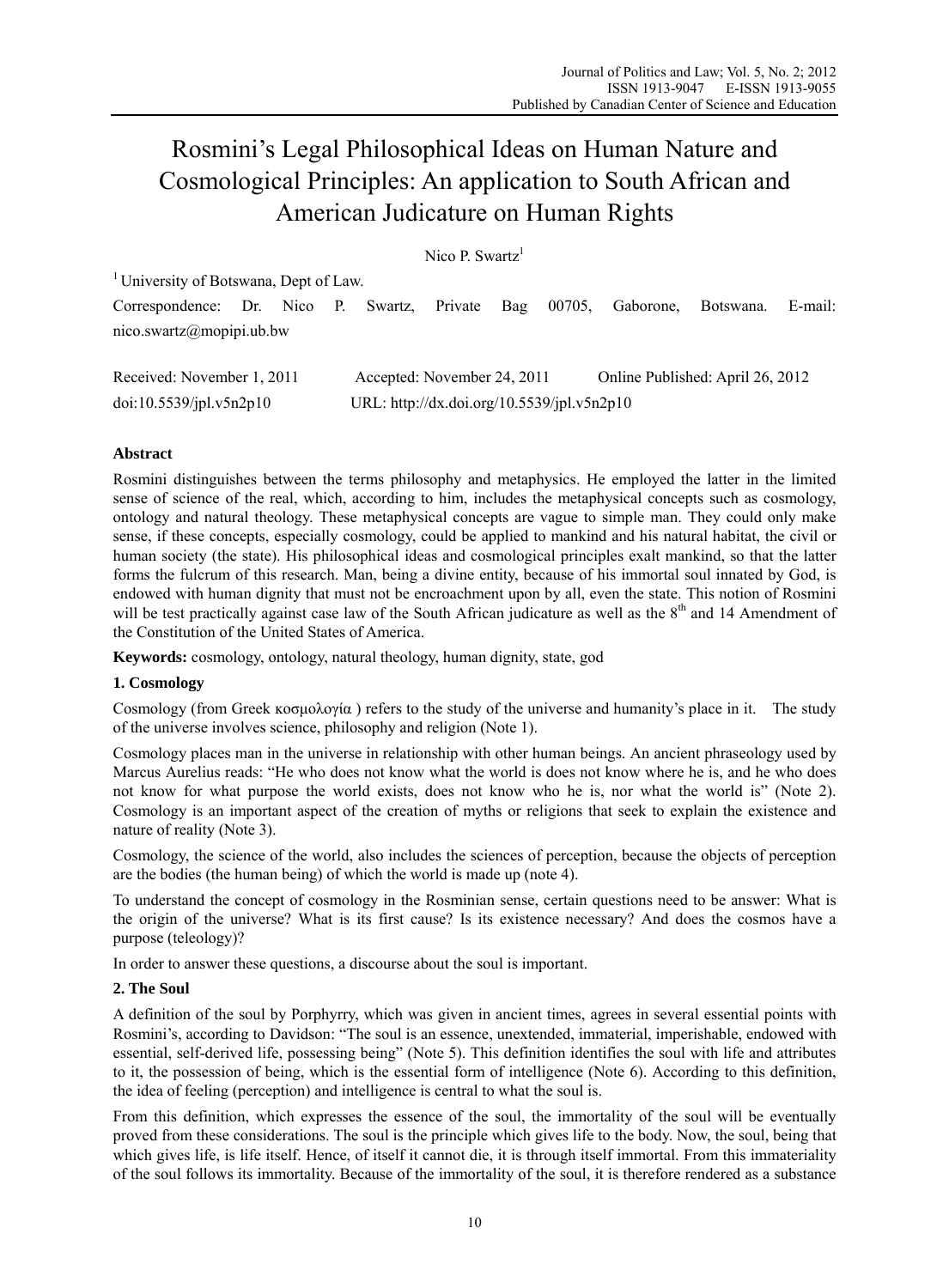altogether different from the body (Note 7).

The essence of the soul is known through perception. If the soul did not feel itself, it would be unable to perceive itself and to be perceives by other. Each individual, therefore, feels and perceives his own soul. There is no perception without feeling. Bodies themselves would not be perceived by the understanding, if they were not first felt (Note 8). Bodies are therefore felt by the soul and the soul is felt by itself and through itself. From this metaphysical framework, cosmology seems to be a science of perception and observation. Davidson cites Rosmini: "Cosmology… [is] the known world [that] exists in the bossom of the soul" (Note 9).

But, the human soul not only feels, it also perceives intellectively. The soul is therefore sensitive and intellective. It has by its nature the intuition of being and (as mentioned) of feeling, whose terms are extended besides certain activities consequent upon intelligence and sensitivity. The soul is directive to the intellective part of the body: "the νοŭς or ψυχή νοητική, that which Aristotle calls the place of forms (τόπος είδώυ) and the form of forms (εϊδος είδών). Thomas Aquinas says: "*Cum principium intellectivum sit quo primo intelligit homo, sive vocetur intellectus, sive anima intellective, necesse est ipsum uniri corpori human out formam*." (Note 10).

Cosmology dictates that the soul enabled us to know the material world. But we need a human being or form in order to present the soul in the cosmos. Aristotle helped in this regard, when he states that the human being is a composition of soul and body (Note 11). Although a composition, the soul and body need to play off against each other. The result is that the body is not the soul. If the soul is a substance altogether different from the body, we cannot infer the death of the soul from the death of the body. Man is therefore not only soul and body, but soul and body combined. This means that were the question respecting man to be posed, namely: "What exists here?" the answer would not necessarily be, "A soul or body," but rather, "A person exists here." Similarly, we do not say, for example, "My thought believes", or, "My hand plays the piano," but rather, "I believe," or, "I play." (Note 12).

The soul is however, spiritual and the concept of spirituality relates to immortality. The human being, as established in the former paragraph, is a union of soul and body in which the soul preponderates. On account of the soul's divine characteristics, the human being is considered to be a divine being (Note 13).

Rosmini concurs with the Aristotelic truth that the human being is a composition of soul and body, but he went further than Aristotle, when he asserts that the soul consists of both a bodily (natural) and a godly component. As mentioned earlier the godly component will preponderates so that the human being, been rendered a divine characteristic. In Rosmini's cosmology, humankind is viewed in relation to God and the world (cosmos) (Note 14).

## **3. Origin of the Universe (Cosmology)**

Due to the fact that humankind stands in relation to God and the cosmos, Rosmini expounds: If man exhibits the same characteristics as God, for example, essentiality, universality, and eternity, then he must have always been in existence (Note 15). If there is evidence to the contrary, and man possesses the characteristics of contingency, particularity, and temporality, he must have had a beginning (origin). The latter is acceptable, since cosmology determines that man is not responsible for his own existence, but has an origin (Note 16).

## **4. What is it's (Cosmology) First Cause**

Cosmology requires a cause, a creative cause. Rosmini is of the opinion that we cannot comprehend cosmology without dealing with the nature and workings of its author or First Cause, God (Note 17). Rosmini says: "[The cosmos] is the work of the creative liberty of God…" (Note 18).

Rosmini forwards a further proof for the creation of the cosmos from the analysis of perception. Man and the cosmos would not be being, if the mind did not see it united to the essence of being. It can be inferred that the essence of being, asserts that creation does not mean production from nothing, but from non-being. Since being is cognizable, it follows that creation is the act whereby God knows the existent. This creative being (cosmos) is not related to man in the same way as it is related to God. In God, the being is subject as well as object, whereas in man, it is merely object. Rosmini says: "[…] it is communicable merely as object, and therefore, initial being exists in the human mind in a different way from that in which it exists in the divine mind, from which it is undistinguished. If the absolute object were communicated to the creature, such creature would see the Divine Word [the λόγος], which is not possible in the order of nature, but only, through grace, in the supernatural order [...] man seeing this initial being does not see God, although he sees in it an appurtenance of the divine essence." (Note 19).

Another proof for the creation of the cosmos by God is the feeling that we do not subsist through ourselves. Rosmini says: "We feel that [the world] subsist, but we do not feel the force that causes [it] to subsist." (Note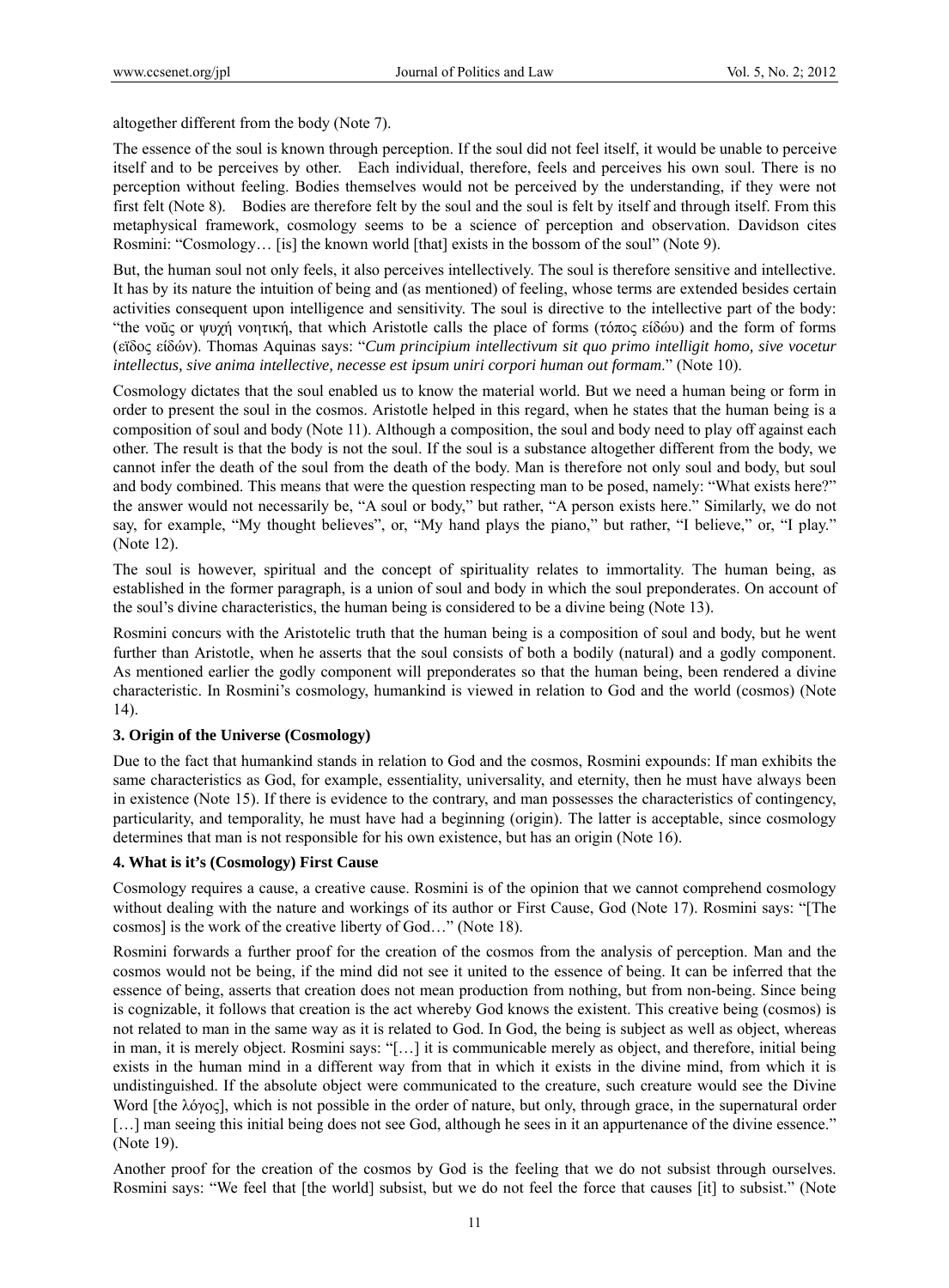#### 20).

#### **5. Is it's (Cosmology) Existence Necessary?**

Cosmology cannot be fully treated except in connection with ontology and especially theology. It cannot therefore be a complete science on its own. It can only be part of a higher science, namely ontology and natural theology.

#### *5.1 Ontology*

Rosmini is of the opinion that ontology treats a being in its essence. In terms of a being's essence, Rosmini identifies three forms, namely the ideational, the actual or essential, and the moral form (Note 21).

Ontology treats of being in all its extent, as known to man. It treats of being in its essence and its essences are the ideal form, the real form and the moral form (Note 22). Being exists of necessity in all three forms, perfectly distinct and inconfusible, but yet in such a way that each implies the other two. In all these three forms, the essences are identical, while the forms themselves are most distinct and altogether incapable of interchange (Note 23).

These three categories in a certain way correspond with each other. For example, when I say, "Man is rational," the subject is real; the predicate, ideal; and the *copula*, moral. In other words, in making this affirmation, I set a reality, man, and an idea, rational, both at once against the background of being, which, therefore, at once measures both of them absolutely and relatively to each other. These measures express their absolute and relative moral worth.

It is necessary, according to Rosmini, to distinguish between the three forms in order to separate God and humankind. He remarks that God is an Ideational Being, while the human being is limited. God as Ideational Being, is perfect, while the human being, as real being, is imperfect. The moral form though bridges the divide between God and humankind. The human being must unite with God. It is the task of the moral form to bring about unity between God and humankind (Note 24).

Although humankind is equal to the godly image, God and the human being differ in essence. This difference (as explained above) lies in the fact that the human being possesses the qualities of contingency, particularity and temporality, while God displays the qualities of necessity, universality, eternity, etc (Note 25). According to Rosmini, the highest forms of beings are the ideational, the actual and the moral forms. Humankind partakes in the ideational, the actual and the moral forms by means of the soul.

God and man differ also in essence from one another. This eternal, perfect Being (God), can therefore not be human. Rosmini believes that the imperfect, limited being (man) is not independent, but is usually united with the Ideal Being, who is perfect and infinite. By man's centeredness or dependency on God, he/she will comply with his or her rights and obligations in civil or human (*societas*) society (Note 26).

## *5.2 Natural Theology*

Natural theology, called by the Greeks Ѳεολογία, demonstrates the existence of God (Note 27).

According to Rosmini, man does not have the ability to reach a full science of the perfect Being (God). The perfect Being (God) in his totality and completeness is thus not subject to human knowledge or existence. According to Nico Swartz, human reason can only know that which is revealed to man by nature (Note 28). The human being tends to link something positive to God with which human intelligence shows similarities. These similarities are accompanied by differences so that one cannot form an adequate understanding of God. One knows that God exists rather than what He is. On the question how human intelligence knows God, Rosmini, like Thomas Aquinas, is of the opinion that when one mentions that God is intelligent, this does not mean that God is subject to the same standards for human intelligence. Swartz proposes that the term "analogous" should rather be used. Thomas Aquinas states: "[…] we cannot mean that God is intelligent in precisely the same way that a [human being] is intelligent: we cannot, that is, by using the term in a univocal sense. Nor can we by using it purely equivocally. If we were, the term would have no meaning when applied to a being transcending our natural experience […] we predicate of God something positive to which human intelligence bears some resemblance […]" (Note 29).

Natural theology proves that we know God through our reason. We cannot know more about God than is allowed by the necessity of the essence of Being. This forms the restriction of our knowledge which we have from God in the natural field. According to Swartz, our knowledge of God is negative knowledge (Note 30). He asserts that negative knowledge, which the human being has of God, lies for instance in the fact that it is illogical to state that God also possesses fundamental rights. Fundamental rights, for example, can only be applied in respect of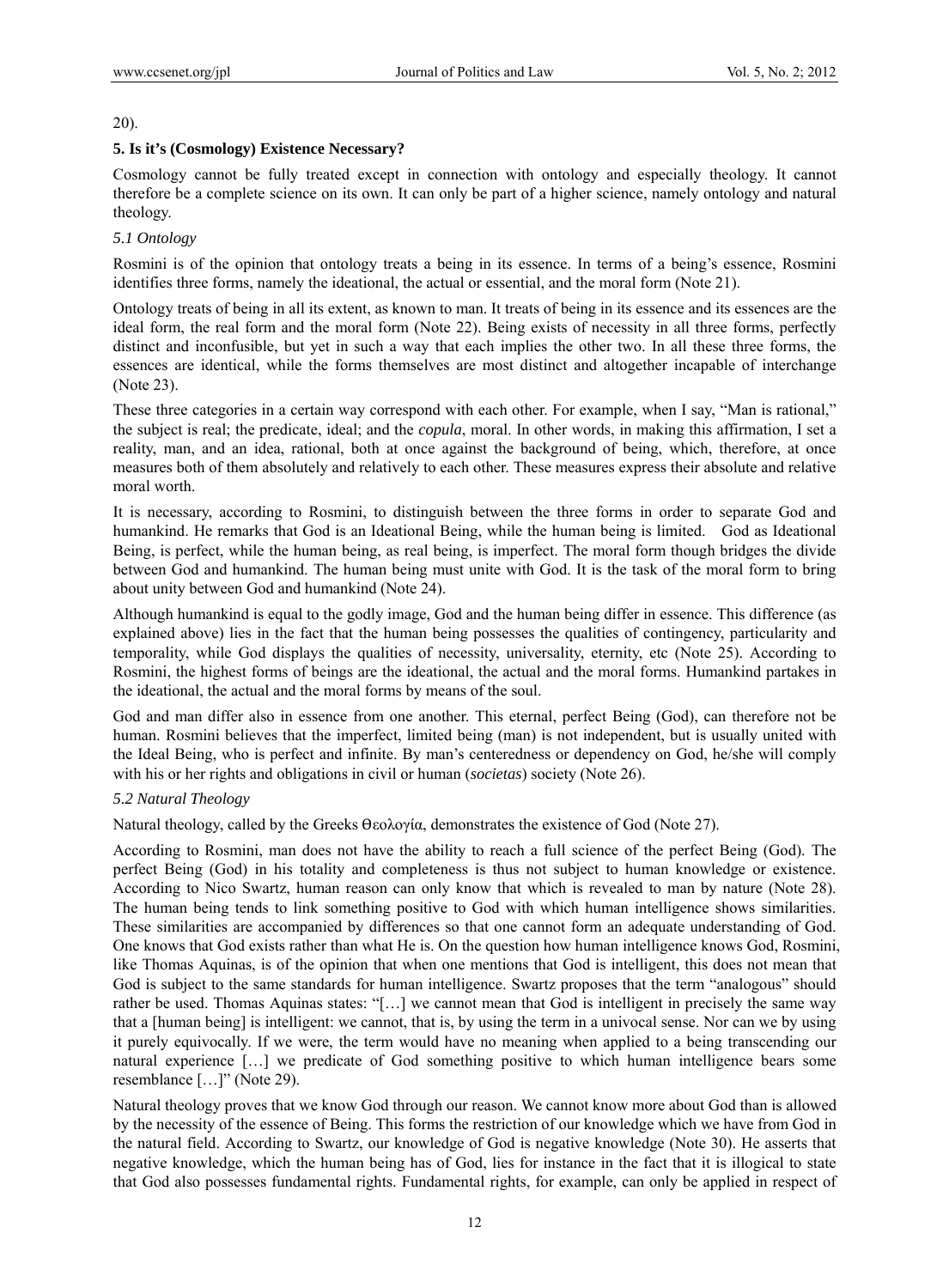people and not in respect of God. God, however, is the ontological source from which fundamental rights in the human *societas* derives (Note 31).

It means, therefore, that one cannot form a perception of God without exceeding human intelligence or reason (Note 32).

## **6. Does the Cosmos has a Purpose? Its Practical Application in South African and American Judicature - With Regard to Human Dignity**

Rosmini's cosmology, ontology and natural theology form the point of departure for his anthropological thought.

Anthropology is the study of man. It investigates the nature and role of man in the real world. Rosmini is of the opinion, that in order for the human being to play his role in the cosmos, the two elements, soul and body need to come into play. Man, as mentioned earlier, is the result of both the rational soul and the physical or natural body (Note 33). An analogy between God and the human soul is therefore hypothesized. Rosmini, therefore, views man as divine. For this reason, Rosmini's anthropological doctrine serves as the basis of moral acts and the source of rights and obligations in human (*societas*) society. On the basis of the anthropological points of similarity between God and man (which are established by the soul), Rosmini believes that man possesses inalienable human rights, which must be respected by all, even the civil society or state (Note 34).

The divine characteristics of the human being, elevated man's stand in the hierarchy of being, in the sense that every person possesses dignity which may not be encroached upon by the other people and the state. Rosmini says, for example, "The state, […] cannot absorb the inalienable rights proper to persons, nor can it be considered as more than its individual members in such a way that persons can be sacrificed for the sake of society: 'Let civil society perish [...] or be dissolved if this needed for the salvation of individuals.'"(Note 35). Furthermore, he states that:" [Not] a single right of individual citizens […] can be sacrificed for the sake of the public good […]" (Note 36).

The practical implications of Rosmini's cosmological (Christian) viewpoints (regarding human dignity) can be illustrated with reference to the South African judicature and the American court's interpretation of the  $8<sup>th</sup>$  and 14<sup>th</sup> Amendment to the Constitution.

According to the s. 1 of the *Constitution of South Africa*, Act 108 of 1996, The Republic of South Africa is founded on the values of human dignity. Human dignity is ranking equally with the values of equality and freedom. These attributes requires that the rights of the individual are not merely to be protected against state power, but the state power must be used to secure the goals of dignity (Note 36).

Human dignity is considered to be what gives a person their intrinsic worth. It is clear that the constitutional protection of dignity requires us to knowledge the value and worth of all individuals as members of society. Inasmuch as every person possesses human dignity in equal measure everyone must be treated as equally worthy of respect, in Rosminian thought. In the parlance of the *South African Constitution*, "[…] it is clear that the constitutional protection of dignity […] requires us to acknowledge the value and worth of all individuals as members of society (Note 37). The Constitutional Court's decision in *National Coalition for Gay and Lesbian Equality v Minister of Justice* 1999 (1) SA 6 (CC), paragraph 28 held that it is clear that the constitutional protection of dignity requires us to acknowledge the value and worth of all individuals as members of society. The court's decision further asserts that punishing a form of sexual conduct which is identified by the broader society with homosexuals, is inconsistent with human dignity. The court hold: "[...] in the eyes of our legal system all gay men are criminals. [...] As a result of the criminal offence, gay men are at risk of arrest, prosecution and conviction of the offence of sodomy simply because they seek to engage in sexual conduct which is part of their experience of human being. Just as apartheid legislation rendered the lives of couples of different racial groups perpetually at risk, the sodomy offence builds insecurity and vulnerability into the daily lives of gay men. There can be no doubt that the existence of a law which punishes a form of sexual expression for gay men degrades and devalues gay men in our broader society. As such it is a palpable invasion of their dignity and it's a breach of s. 10 of the Constitution." (Note 38).

Besides being a foundation for civil rights, the right to dignity is also a basis for a number of political rights. In *S v Williams* 1995 (3) SA (CC), the Constitutional Court holds in paragraph 58 that respect for human dignity entails that even the vilest criminal remains a human being possessed of common human dignity. In similar vein, *Advance Mining Hydraulics v Botes* NO 2000 (2) BCLR 119 (T), states that the right to dignity requires at least that "persons be treated as recipients of rights and not as objects subjected to statutory mechanisms without a say in the matter. In this case proceedings under s. 415 of the *Companies Act* 61 of 173 were set aside inter alia because the presiding officer did not warn an examinee of his right to legal representation before compelling him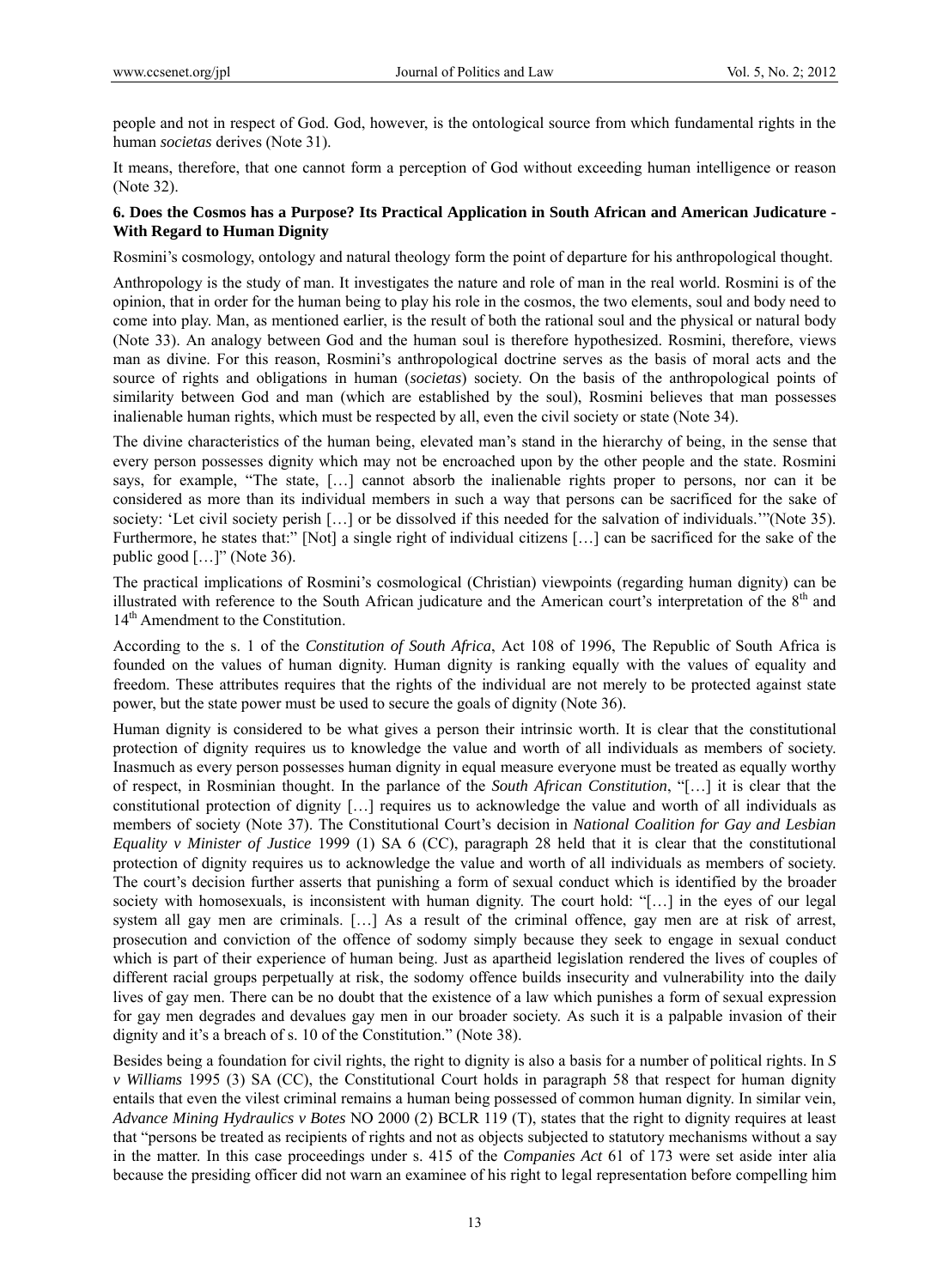to answer questions he did not understand. This result was regard as a blatant affront to the examinee's dignity (Note 39).

In *S v Pienaar* 2000 (7) BCLR 800 (NC) paragraph 10, it is maintained that if the government or persons in power belittle, ignore or negate a person's language, they violate his or her right to dignity (Note 40).

It was held in *S v Makwanyane* 1995 (3) SA 391 (CC) that although imprisonment impairs a person's dignity, the State has the power to impose this form of punishment. Prisoners do not lose their rights on entering prison. They retain all the rights to which every person is entitled under the Bill of Rights. But any infringement of prisoner's rights must be justifiable with reference to the objectives of placing them in prison. In the particular case, Chaskalson J has indicated that the death sentence could be replaced with severe punishment of a long term of imprisonment. On the constitutionality of life imprisonment, Ackerman J made reference to German Constitutional Court, *45 BVerfGE* 187 (1977), which found that the right to human dignity demands a humane carrying out of a sentence. The court further held that the law must provide for some prospect of parole for a prisoner sentenced to life imprisonment who had become rehabilitated during his or her time in prison. The law must also lay down objective criteria for the granting of parole. It is a violation of the right to human dignity simply to banish a convict to a cell without giving the person some hope of release after a long period of time has passed and where there is proof that the prisoner has been reformed. The Constitutional Court stated in *S v Dodo* 2001 (3) SA 382 (CC) that where the length of imprisonment is grossly disproportionate to the offence, then the right to human dignity would be violated. The same follows for a life-long term of imprisonment without the possibility of release. In *S v Tcoeib* 1996 (7) BCLR 996, The Namibian Supreme Court held that life imprisonment was not unconstitutional. The Namibian Court did not exclude the possibility that a sentence of life imprisonment could be held to be unconstitutional if the sentence was so grossly disproportionate to the severity of the crime committed that it constituted cruel, inhuman or degrading punishment that it invaded the dignity of the accused (Note 41). Rosmini would have discourse that the state must not arbitrarily inflicts severe punishment. He accords that the state would not respect human dignity, if it does so.

The right to dignity is at the heart of the right not to be tortured or to be treated or punished in a cruel, inhuman or degrading way. The right to dignity encompasses a great deal more than the prohibition of torture or cruel punishment. In *S v Human* 1996 (1) SA 232 (W) the court had to consider whether the ascertainment of bodily features and the taking of fingerprints in terms of s 37 and s 225 of the *Criminal Procedure Act* 51 of 1977 were an infringement of the right to dignity. The court held that the right to dignity would only be impaired if the practice amounted to cruel, inhuman or degrading treatment. Since it did not, it was held that the taking of fingerprints did not infringe the right to dignity. In *Christian Education v Minister of Education of the Government of the RSA* 1999 (9) BCLR 951 (SE), the court held that the administration of corporal punishment in schools an affront to the dignity of all concerned (Note 42).

By committing ourselves to a society founded on the recognition of human rights we are required to value human dignity (apart from the right to life) above all others. And this must be demonstrated by the state in everything that it does, including the way it punishes criminals.

In the American case of *Boxer v Harris* (Note 43), a male prisoner was forced by a female warder to engage in acts of masturbation. If the inmate (Boxer) refused, the warder (Harris) would file disciplinary charges against Boxer. On appeal, the majority decision was upheld that the abuse that Boxer suffered was not a violation of the 8<sup>th</sup> Amendment, insofar as forced masturbation only constituted "*de minimis* harm." The panel decided that Boxer only suffered minimal sexual abuse: "[…] not constituting 'the unnecessary and wanton infliction of pain' as demanded for constituting 'cruel and unusual punishment forbidden by the Eight Amendment.'" (Note 44).

The panel was also convinced that the forced masturbation did not presuppose a constitutional violation "objectively 'harmful enough.'" In a dissenting judgment, Chief Justice Barkett claims that the decision of the appeal court denied the "broad and idealistic concepts of dignity, civilized standards, humanity, and mercy," which are guaranteed in the  $8<sup>th</sup>$  Amendment. Barkett explained that, in terms of the directives of the  $8<sup>th</sup>$ Amendment, the alleged harm to the prisoner (Boxer) resided in the violation of his human dignity, as well as in the standards that have been established for decency's sake. Barkett was of the opinion that the chief cause of boxer's complaint was the violation of his human dignity. He (Barkett) claims that the Higher Court maintained that sexuality is central to human dignity "[…] and even to the very meaning of human existence" (Note 45). According to Nico Swartz, Barkett therefore concluded that forced masturbation is sexual abuse and that a most basic aspect of human dignity as a cosmological offshoot was violated (Note 46).

Barkett's dissenting judgment tends to be more sensitive about the nature, value, and status of sexual integrity in relation to human dignity. According to him, Boxer's moral status as a person and his treatment as a moral object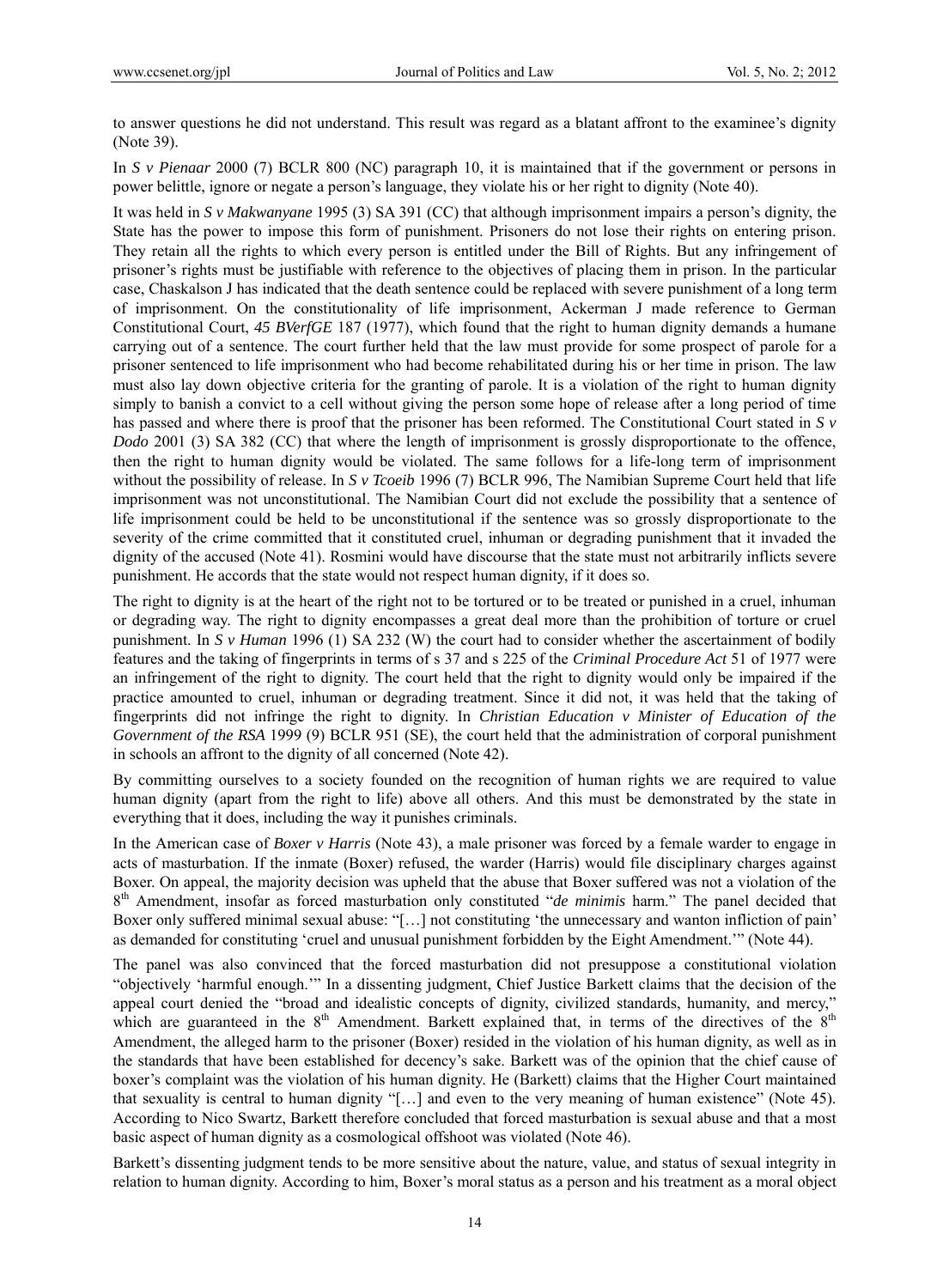(means) for the self-gratification of Harris were not sufficiently considered by the Higher Court. Consequently, Barkett is of the opinion that Harris' encroachment on Boxer's duty to avoid moral evil contributed to the seriousness of Harris' denying Boxer his dignity as a moral person. The innate dignity of man because of his status as a moral being is a fundamental, inalienable right, which should be acknowledged everywhere. In the constitutional judicature of the USA, the moral value of man's physical integrity has evoked much interest in the context of the  $8<sup>th</sup>$  Amendment. This formulation states: "[...] the right not to be subject to cruel and unusual punishment and the corollary measure in the Fourteenth Amendment due process clause, regarding the right to liberty, containing the right to be secure in one's person."

In the American court case *Meredith v State of Arizona* (Note 47), a prisoner with a medical history of emphysema was struck on his peritoneum without cause by a warder, after which he became "totally handicapped." The prisoner, Meredith, received oxygen for four hours "to counteract the damage that has been done." The facts of this case operating within the bounds of the Civil Rights Act (Note 48), which guaranteed to each person the right to dignity. The court found that a right which is violated by an attack and an assault presupposes "the right to be secure in one's person, and is grounded in the due process clause of the Fourteenth Amendment. The court maintained, with reference to *Rochin v California* (Note 49), that the attack and assault in the *Meredith*-case "shocks the conscience" (Note 50) and leads to conduct including exercise of force which is "brutal" and "offensive to human dignity." (Note 51). The court ruled that the warder's conduct towards Meredith was willful, unfair, brutal, and reprehensible regarding human dignity (Note 52).

In the American court case *Schy v State of Vermont* (Note 53), the court ruled that a plaintiff who had been bound with his hands behind his back and attached to a chain embedded in a wall for more than two hours, did not supply sufficient facts to prove that the handcuffs were brutal and a degradation of his human dignity. Such conduct, according to Rosmini's cosmology thoughts, constitutes a violation of the victim's human dignity (Note 54).

The treatment of persons as moral objects constitutes an encroachment of their moral liberty. The case of *Felix v McCarthy* (Note 55) emphasizes that the moral context of human dignity must not be undermined. In this case, Felix, a prisoner in San Quentin, brought a civil action against prison warders who used excessive force against him and consequently encroached on his constitutional rights, for example, the right not to be subjected to cruel and unusual punishment as guaranteed in the 8<sup>th</sup> Amendment. Warders handcuffed Felix and flung him against a wall, which resulted in bruising, injuries, and emotional anguish. Judge Canby, who relied on the Meredith-case, declared: "It is not the degree of injury which makes out a violation of the Eighth Amendment, but rather it is the use of official force or authority, that is, 'intentional, unjustified, brutal and offensive to human dignity." (Note 56).

Dignity is inevitably impaired by imprisonment or any other punishment, and the undoubted power of the State to impose punishment as part of the criminal justice system necessarily involves the power to encroach upon a prisoner's dignity. To be justifiable, such encroachments must however be kept to a minimum: "A prisoner is not stripped naked, bound, gagged and chained to his or her cell." (Note 57).

#### **7. Conclusion**

It is been established in this research that the cosmos is the work of the creative liberty of God. With regard to the concept of cosmology, the human being is not responsible for his own existence, but has an origin, namely God. This is true, because the soul is inculcated by God in the human being. On the strength of the spiritual soul innated in the human being, man is accord divinity. An analogy between God and the human soul is thus hypothesized. Because of the divine characteristic of the soul, as postulated in Rosmini' s cosmology, the human being become to be endowed with human dignity, which serves as offshoots for fundamental human rights. Clouded with divine characteristics, human dignity must not be encroached upon by all, even the state. This objective is achieved in this research if the judicature of the South African and the 8<sup>th</sup> and 14<sup>th</sup> Amendment to the United States Constitution is taken into account.

#### **References**

*Advance Mining Hydraulics v Botes NO* 2000 (2) BCLR 119 (T).

Aristotle. *De Anima.*

*Boxer v Harris* F.3d 1107 (11<sup>th</sup> Cir. 2006).

Copleston, F. (1952). *Medieval Philosophy*. London: Methuen and Co. *Constitution of the Republic of South Africa*, Act 108 of 1996.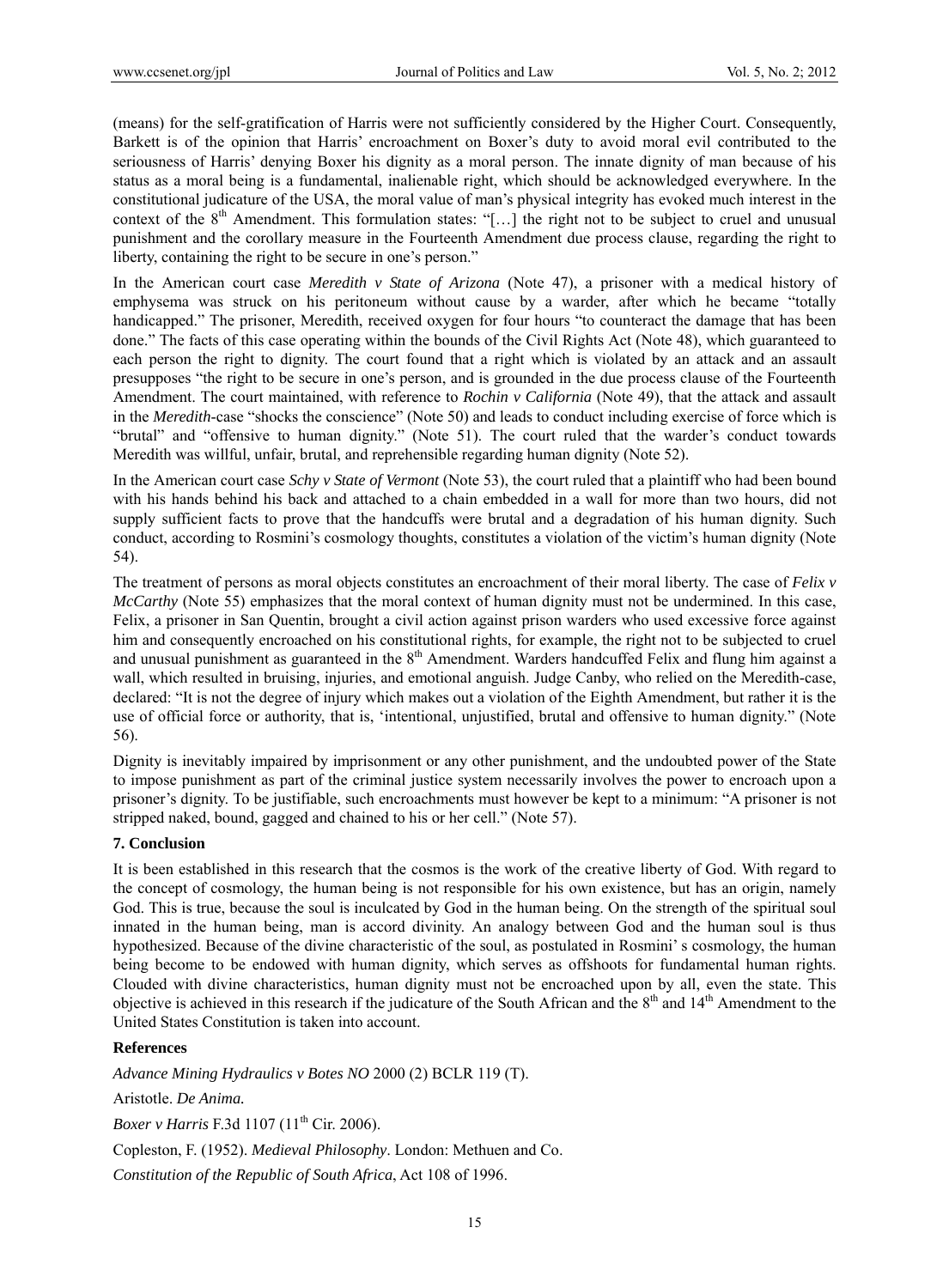*Christian Education v Minister of Education of the Government of the RSA* 1999 (9) BCLR 951 (SE).

Currie, I., & De Waal, J. (2005). *The Bill of Rights Handbook*. Fifth Edition. Juta & Company Ltd.

Davidson, T. (1882). *The Philosophical System of Antonio Rosmini-Serbati*. Translated with a sketch, of the author's life, bibliography, introduction and notes. London, Kegan Paul, Trench & Co.

*Felix v McCarthy* 939 F.2d 699 Jul 10, 1991.

http://en.wikipedia.org/wiki/Cosmology accessed on 11/24/2010

*National Coalition for Gay and Lesbian Equality n Minister of Justice* 1999 (1) SA 6 (CC).

*Meredith v State of Arizona* 523 F.2d 481.

Rosmini, A. (1991). *Anthropology as an Aid to Moral Science*. England. Rosmini House.

Rosmini, A. (1996). The Philosophy of Right. *Rights in Civil Society.* England. Rosmini House.

Rosmini, A. (2007). *Theosophy. Volume One. The Problem of Ontology Being-As-One*. Translated by Denis Cleary and Terence Watson. England. Rosmini House. *Rochin v California* 342 US 833.

*S v Human* 1996 (1) SA 232 (W).

*S v Makwanyane* 1995(2) SA 391 (CC).

*S v Pienaar* 2000 (7) BCLR 800 (NC).

*S v Tcoeib* 1996 (7) BCLR 996.

*S v Williams* 1995 (3) SA (CC).

*Schy v State of Vermont* 2 Fed. Appx 101 C.A. 2(N.Y.), 2001.

Swartz, Nico P. (2009). *Rosmini's Metaphysical Evidence for the Existence of God*. Acta Theologica, 29(1): 124- 156.

- Swartz, Nico P. (2009). *Rosmini's Socio Philosophical Foundation of Human Rights: With Reference to Human Dignity.* Speculum Juris, vol 1: 55-67.
- Swartz, Nico P. (2010). *Rosmini's (1797-1855) Contribution to Theology, Philosophy and Fundamental Rights in Civil Society, According to Post-Thomist Natural Law*. SunMedia, Bloemfontein. University of the Free State, South Africa.

Thomas Aquinas. *Summa Theologiae*.

*45 BVerfGE* 187 (1977).

#### **Notes**

Note 1. http://en.wikipedia.org/wiki/Cosmology accessed on 11/24/2010 (page 1 of 11).

Note 2. http://en.wikipedia.org/wiki/Cosmology accessed on 11/24/2010 (page 2 of 11).

Note 3. http;//en.wikipedia.org/wiki/Cosmology accessed on 11/24/2010 (page 2 of 11).

Note 4. Davidson (1882) 317.

Note 5. Davidson (1882) 263-64.

Note 6. Davidson (1882) 263-64.

Note 7. Davidson (1882) 268.

Note 8. Davison (1882) 257.

Note 9. Davidson (1882) 255.

Note 10. Thomas Aquinas. *Summa Theologiae* I, q. 76, a. 4. "Since the intellective principle is that whereby man is originally intelligent, whether it be called intellect or intellective soul, it must be united to the human body as form."

Note 11. Aristotle. *De Anima* 412a5-20.

Note 12. Swartz (2009) 101 (*Acta Theologica*).

Note 13. Swartz (2009) 101 (*Acta Theologica*).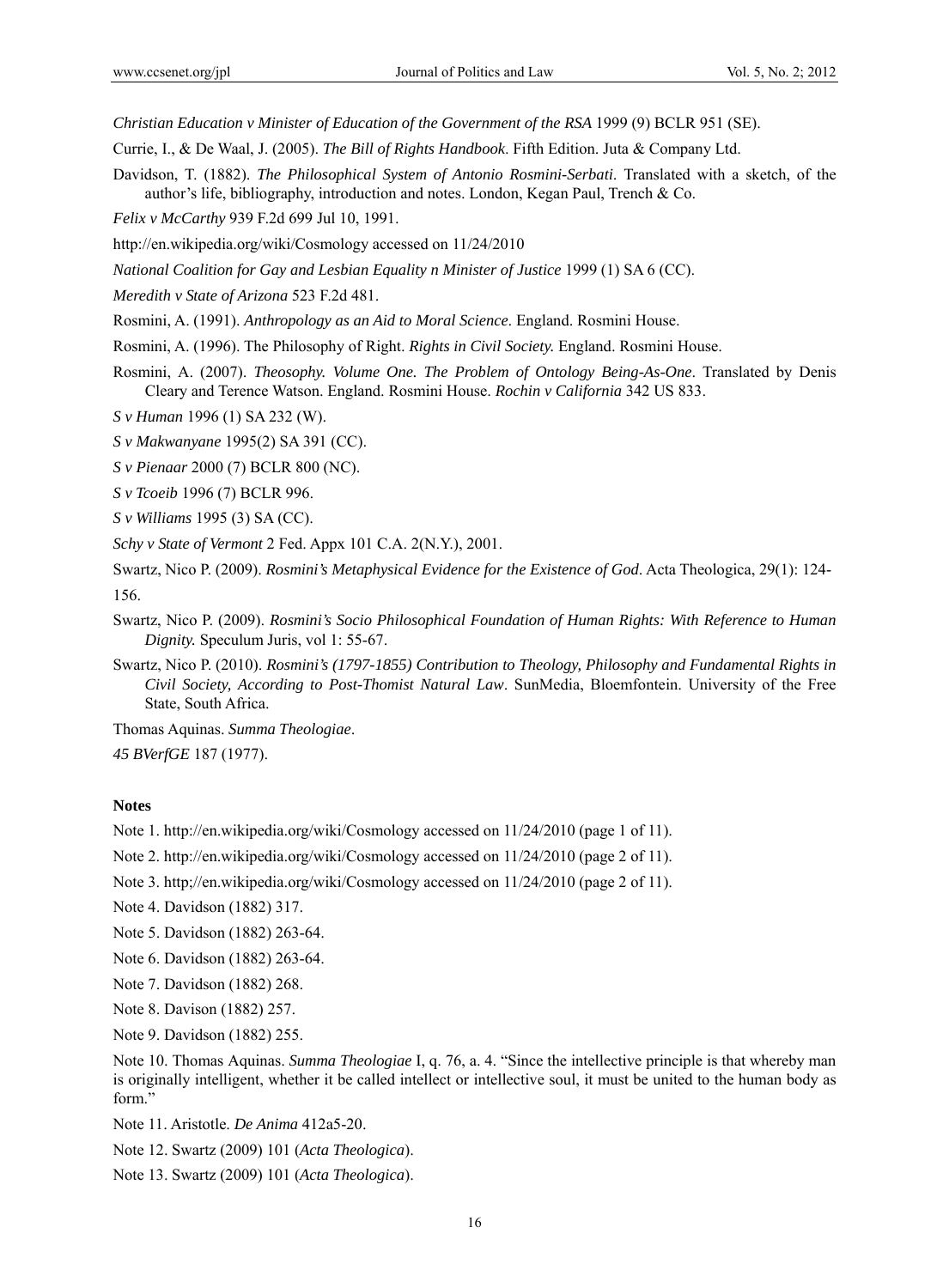- Note 14. Swartz (2009) 145 (*Acta Theologica*).
- Note 15. Swartz (2009) 55 (*Speculum Juris*); Swartz (2009) 47 (*Acta Theologica*).
- Note 16. Swartz (2009) 55 (*Speculum Juris*).; Swartz (2009) 147 (*Acta Theologica*).
- Note 17. Swartz (2009) 147 (*Acta Theologica*).
- Note 18. Rosmini on Theosophy, vol. 1, a. 460 in Davidson (1882) 320.
- Note 19. Rosmini on Theosophy, vol. 1, a. 490 in Davidson (1882) 321.
- Note 20. Davidson (1882) 321.
- Note 21. Davidson (1882) 326; Swartz (2009) 148 (*Acta Theologica*).
- Note 22. Davidson (1882) 326.
- Note 23. Davidson (1882) 329-30.
- Note 24. Swartz (2009) 148 (*Acta Theologica*).
- Note 25. Davidson (1882) 328-29; Swartz (2009) 148 (*Acta Theologica*).
- Note 26. Swartz (2009) 56 (*Speculum Juris*).
- Note 27. Davidson (1882) 334.
- Note 28. Swartz (2010) 31.
- Note 29. Swartz (2010) 32; Copleston (1952) 93.
- Note 30. Swartz (2010) 34.
- Note 31. Swartz (2010) 34.
- Note 32. Swartz (2010) 34.
- Note 33. Swartz (2009) 57 (*Speculum Juris*).
- Note 34. Swartz (2009) 58 (*Speculum Juris*); Rosmini (1991) vii.
- Note 35. Swartz (2009) 61-62; Rosmini (1996) 37.
- Note 36. Currie & De Waal (2005) 272.

Note 37. Currie & De Waal (2005) 273. *National Coalition for Gay & Lesbian Equality v Minister of Justice* 1999 (1) SA 6 (CC) para 29 (Ackermann J).

- Note 38. Currie & De Waal (2005) 274.
- Note 39. Currie & De Waal (2005) 275.
- Note 40. Currie & De Waal (2005) 275.
- Note 41. Currie & De Waal (2005) 267-77.
- Note 42. Currie & De Waal (2005) 276.
- Note 43. 437 F.3d 1107 (11<sup>th</sup> Cir. 2006).

Note 44. 437 F.3d 1107 (11th Cir. 2006). See *Whitley v Alberts* 475 U.S. 312, 106 S.Ct. 1078, 89 L.Ed. 2d 251, 54 U.S.L.W. 4236.

Note 45. For the purpose of the court's decision, Barkett relied on the authority of other court cases, for example, *Laurence v Texas* (539 U.S. 558, 123 S. Ct. 2472, 156 L. Ed.2d 508, 71 U.S.L.W. 4574, 03 Cal. Daily Op. Serv 5559, 2003 Daily Journal D.A.R. 7036, 16 Fla. L. Weekly Fed. S. 427).

- Note 46. Swartz (2009) 65 (*Speculum Juris*).
- Note 47. 523 F.2d 481.
- Note 48. 42 USC 4 1983.
- Note 49. 342 U.S. 833.
- Note 50. 342 U.S. 172.
- Note 51. 342 U.S. 174.
- Note 52. Swartz (2009) 66 (*Speculum Juris*).